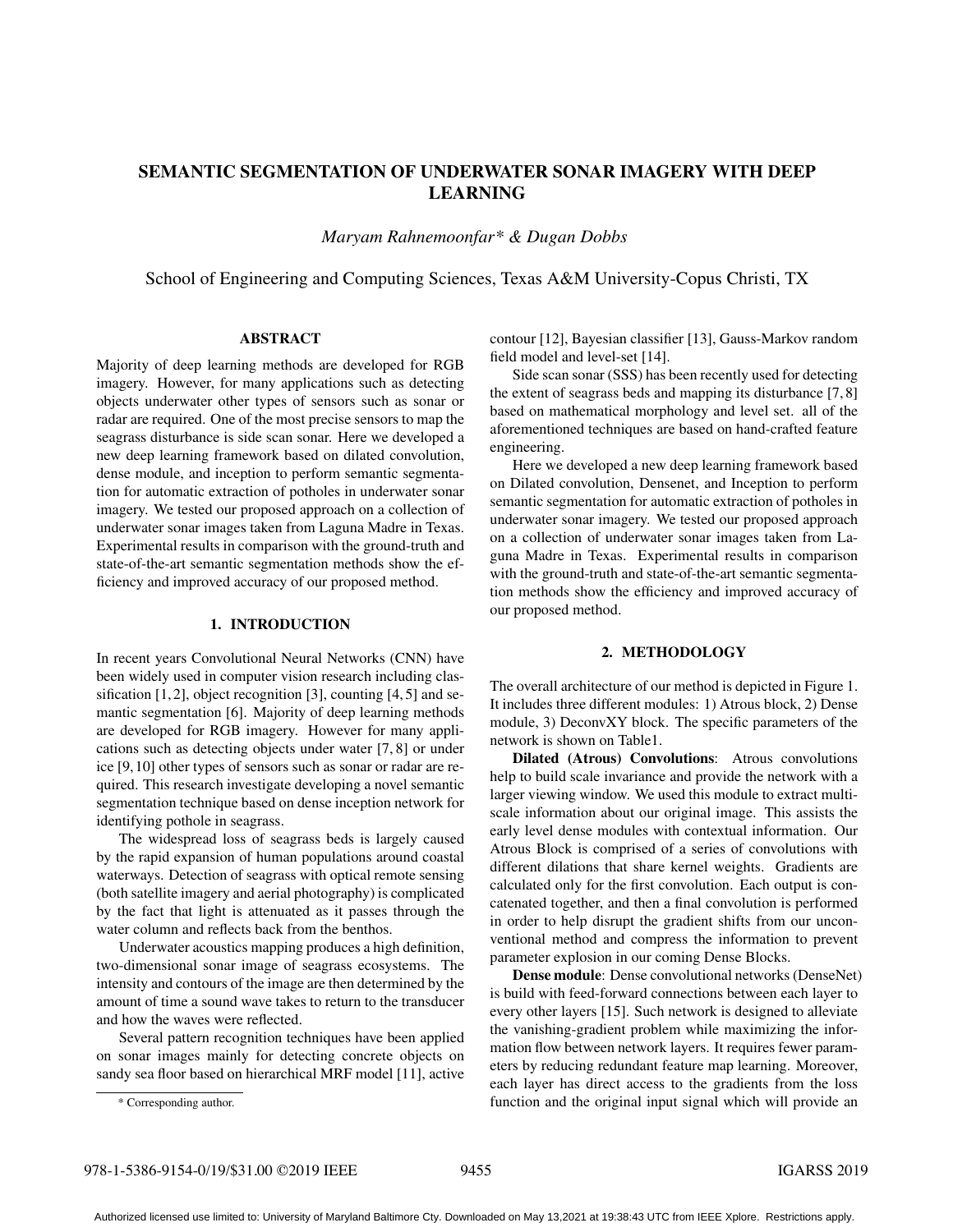

Fig. 1. Our Network Architecture

| <b>Network State</b>                 | Shape of State  |
|--------------------------------------|-----------------|
| Images                               | (440, 200, 1)   |
| <b>Output of Atrous Block</b>        | (440, 200, 12)  |
| Output of DenseBlock1 (Pre-Pooling)  | (440, 200, 92)  |
| Output of DenseBlock1 (Post-Pooling) | (220, 100, 92)  |
| Output of DenseBlock2 (Pre-Pooling)  | (220, 100, 172) |
| Output of DenseBlock2 (Post-Pooling) | (110, 50, 172)  |
| Output of Denseblock3 (Pre-Pooling)  | (110, 50, 300)  |
| Output of DenseBlock3 (Post-Pooling) | (22, 10, 300)   |
| Output of DeconvXY3                  | (110, 50, 36)   |
| Output of DeconvXY2                  | (220, 100, 150) |
| Output of DeconvXY1                  | (440, 200, 160) |

Table 1. Network State Sizes

implicit formulation between layers. This is also shown to perform some regularization effect which may be helpful for over-fitting problems.

DeconvXY: Our proposed Inception-Deconvolution, referred to as DeconvXY due to the way channels perform their deconvolutions can be seen on Figure 2. This module uses three different channels of transposed convolutions which upsample the network at different rates. The output feature map of each transposed convolution is the inverse of how much upsampling occurs. As an example, a  $1 \times 1$  network with 4 feature maps,  $(1 \times 1 \times 4)$ , being upsampled by a rate of 2 would become  $(2 \times 1 \times 2)$  and  $(1 \times 2 \times 2)$  after the first transposes. The final shape would be  $2 \times 2 \times 1$  at the end of each channel. These outputs are concatenated together and then have dropout performed with a keep percentage of .85, then fed to the next module in the network. This type of data representation ensures that these modules are limited in scope to translating information into different spatial dimensions, rather than creating new inferences.



Fig. 2. Inception-Deconvolution Module (DenconvXY)

#### 3. EXPERIMENTAL RESULTS

Data was collected from the seagrass beds of the Lower Laguna Madre in southern Texas in 2016 from an average depth of 75 cm. A specialized side scan sonar unit was constructed consisting of a towfish with two Lowrance Structure Scan HD LSS-2 transducers, a Dual Beam 200 kHz down- imaging transducer connected to a Humminbird 998C HD SI control unit. A total of six transects approximately 5000 x 60000 pixels and overlapping by 50% were processed individually to image an area of approximately 88,000 m2. The images used in this experiment were large transects. Each transect was 600 meters long, and spaced 20 meters apart with a horizontal swath of approximately 50 m. Total area covered between all six transects was 88,000 square meters (150mX600m).

To apply our proposed method on these images, they were re-sized to a uniform width of 4400 then chopped into varying amounts of  $4400 \times 2000$  images, resulting in 167 total images, with 117 for training and 50 for testing. These images are augmented by flipping along the horizontal and vertical axes, increasing the number to 468 and 200.

For training, we evaluate our loss using cross entropy and optimize using the Adam optimizer, a learning rate of 1e-3, and a batch size of 8. The normal training, validation, testing format is replaced with training, testing for each epoch until the error begins to increase. The optimal amount of training on this dataset for our architecture was 14 epochs. For evaluating metrics we use accuracy, intersection over union (IOU), precision, recall, and F1 score for each class then calculate the mean per class metrics.

Detailed quantitative results can be viewed on Table 3,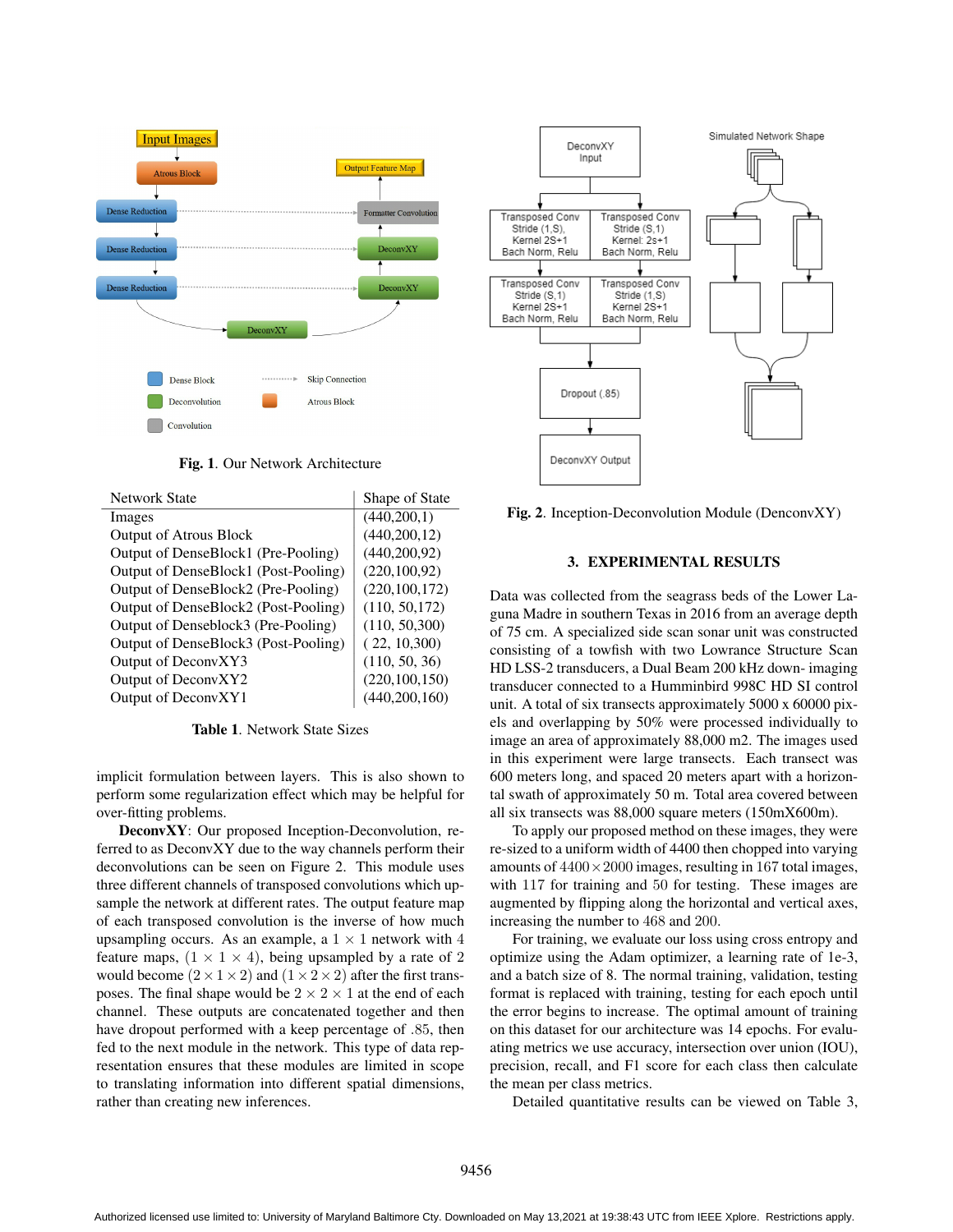| Metric   | Formula                                  |  |
|----------|------------------------------------------|--|
| $Acc_n$  | $\frac{TP_n+TN_n}{TP_n+TN_n+FP_n+FN_n}$  |  |
| $IOU_n$  | $\frac{TP_n}{TP_n+FP_n+FN_n}$            |  |
| $Prec_n$ | $\frac{TP_n}{TP_n+FP_n}$                 |  |
| $Rec_n$  | $\frac{TP_n}{TP_n+FN_n}$                 |  |
| $F1_n$   | $2\frac{Prec_n * Rec_n}{Prec_n + Rec_n}$ |  |

Table 2. Evaluation Metrics

| Class       | Seagrass | Pothole | Mean  |
|-------------|----------|---------|-------|
| Accuracy    | 95.84    | 95.78   | 95.81 |
| Precision   | 82.81    | 96.89   | 89.85 |
| Recall      | 70.61    | 98.42   | 84.51 |
| <b>IOU</b>  | 61.58    | 95.40   | 78.49 |
| Specificity | 98.47    | 74.36   | 86.42 |
| F1          | 76.22    | 97.68   | 86.93 |

Table 3. Our Per Class Results

and formulas used to obtain these results can be seen on Table 2. Mean per class metrics between our proposed method and FCN [16] can be viewed on Table 4. Training was completed in under two hours utilizing a single machine leveraging a single GTX-1080-TI.

A side by side comparison with FCN [16], ground truths, and the proposed network can be found on Figure 3.

A large benefit of our proposed architecture is the smoothness and lack of artifacting in the output feature map due to skip connections. In fact, after the Atrous Block, the gradient flows almost unimpeded to every other point in the network. The output from the Atrous Block is maintained through each Dense Reduction with max pooling, through skip connections, and through each convolution in each Dense Reduction.

Our proposed network outperforms FCN on every metric, however, the point where the proposed network excels are the number of parameters. The proposed network uses approximately 9.2 million, while FCN [16] utilizes 141 million parameters. While FCN is better at extracting features like boat scars, the increased overhead and downgrade of metrics is not effective enough.

| Network        | Ours  | <b>FCN</b> |
|----------------|-------|------------|
| Accuracy       | 95.81 | 95.38      |
| Precision      | 89.85 | 88.90      |
| Recall         | 84.51 | 82.22      |
| <b>IOU</b>     | 78.49 | 76.16      |
| Specificity    | 86.42 | 84.49      |
| F <sub>1</sub> | 86.93 | 85.16      |

Table 4. Mean Per Class Metrics

## 4. CONCLUSION

In this project we developed a novel architecture for semantic segmentation of pothhole in sonar imagery. Our method outperformed the state-of-the-art techniques in terms of both accuracy and efficiency. While our proposed network outperforms previous networks in this segmentation task, feature extraction of argumentative features could be improved. Other avenues of improvement are further optimization of the network to decrease parameters, increase portability, and speed. The intended goal of this system is to be able to deploy it on a mobile platform in order to generate real time sensor analysis for environmental and fishery preservation.

## 5. REFERENCES

- [1] C. Sheppard and M. Rahnemoonfar, "Real-time scene understanding for uav imagery based on deep convolutional neural networks," in *Geoscience and Remote Sensing Symposium (IGARSS), 2017 IEEE International*. IEEE, 2017, pp. 2243–2246.
- [2] A. Krizhevsky, I. Sutskever, and G. E. Hinton, "Imagenet classification with deep convolutional neural networks," in *Advances in Neural Information Processing Systems 25*, F. Pereira, C. J. C. Burges, L. Bottou, and K. Q. Weinberger, Eds. Curran Associates, Inc., 2012, pp. 1097–1105.
- [3] B. Hariharan, P. Arbeláez, R. Girshick, and J. Malik, *Simultaneous Detection and Segmentation*. Cham: Springer International Publishing, 2014, pp. 297–312.
- [4] M. Rahnemoonfar and C. Sheppard, "Deep count: fruit counting based on deep simulated learning," *Sensors*, vol. 17, no. 4, p. 905, 2017.
- [5] ——, "Real-time yield estimation based on deep learning," in *Autonomous Air and Ground Sensing Systems for Agricultural Optimization and Phenotyping II*, vol. 10218. International Society for Optics and Photonics, 2017, p. 1021809.
- [6] M. Mostajabi, P. Yadollahpour, and G. Shakhnarovich, "Feedforward semantic segmentation with zoom-out features," in *2015 IEEE Conference on Computer Vision and Pattern Recognition (CVPR)*, June 2015, pp. 3376– 3385.
- [7] M. Rahnemoonfar, A. F. Rahman, R. J. Kline, and A. Greene, "Automatic seagrass disturbance pattern identification on sonar images," *IEEE Journal of Oceanic Engineering*, 2018.
- [8] M. Rahnemoonfar, M. Yari, A. Rahman, and R. Kline, "The first automatic method for mapping the pothole in seagrass," in *Proceedings of the IEEE Conference on*